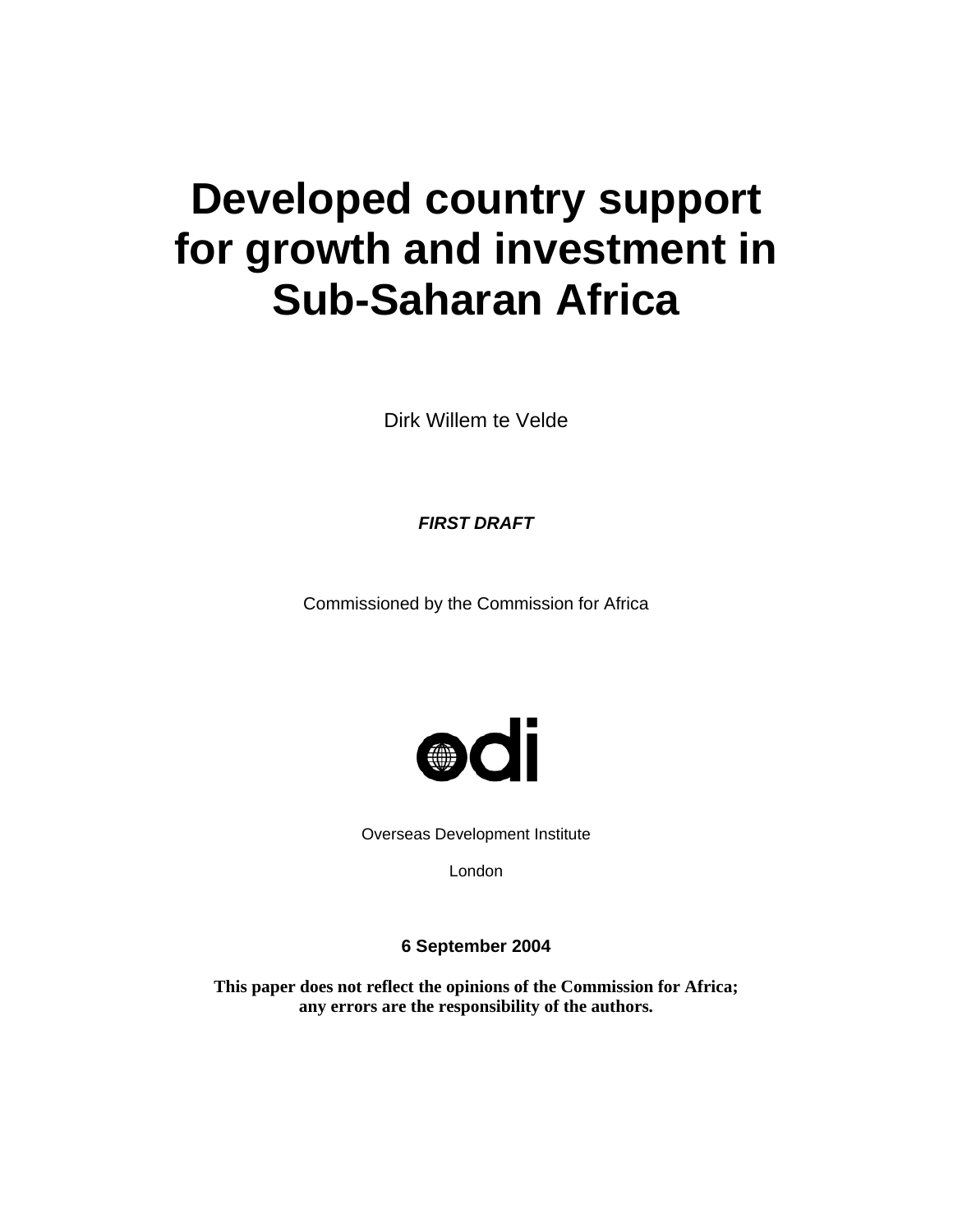## **Summary of ideas for developed country support for growth and investment in Sub-Saharan Africa.**

- **1. Provide effective duty free and quota free access to African goods in G-8 countries.**
- **2. Eliminate trade distorting subsidies in agriculture markets in the G-8 and compensate African countries for any losses.**
- **3. Facilitate imports of African services**
- **4. Promote outward FDI to Africa**
- **5. Examine effects of investment guarantees in more detail**
- **6. Refocus bilateral investment funds**
- **7. Promote responsible investment abroad**
- **8. Open up developed country borders to temporary movement of African workers**
- **9. Compensate long-run labour exporting countries**
- **10. Facilitate volume and productive use of remittances to Africa**
- **11. Increase aid, particularly in good quality policy environments.**
- **12. Focus on investment related aid**
- **13. Promote business linkages, by financing public goods through the private sector**
- **14. Examine fiscal measures in developed countries on profits related to investment in Africa.**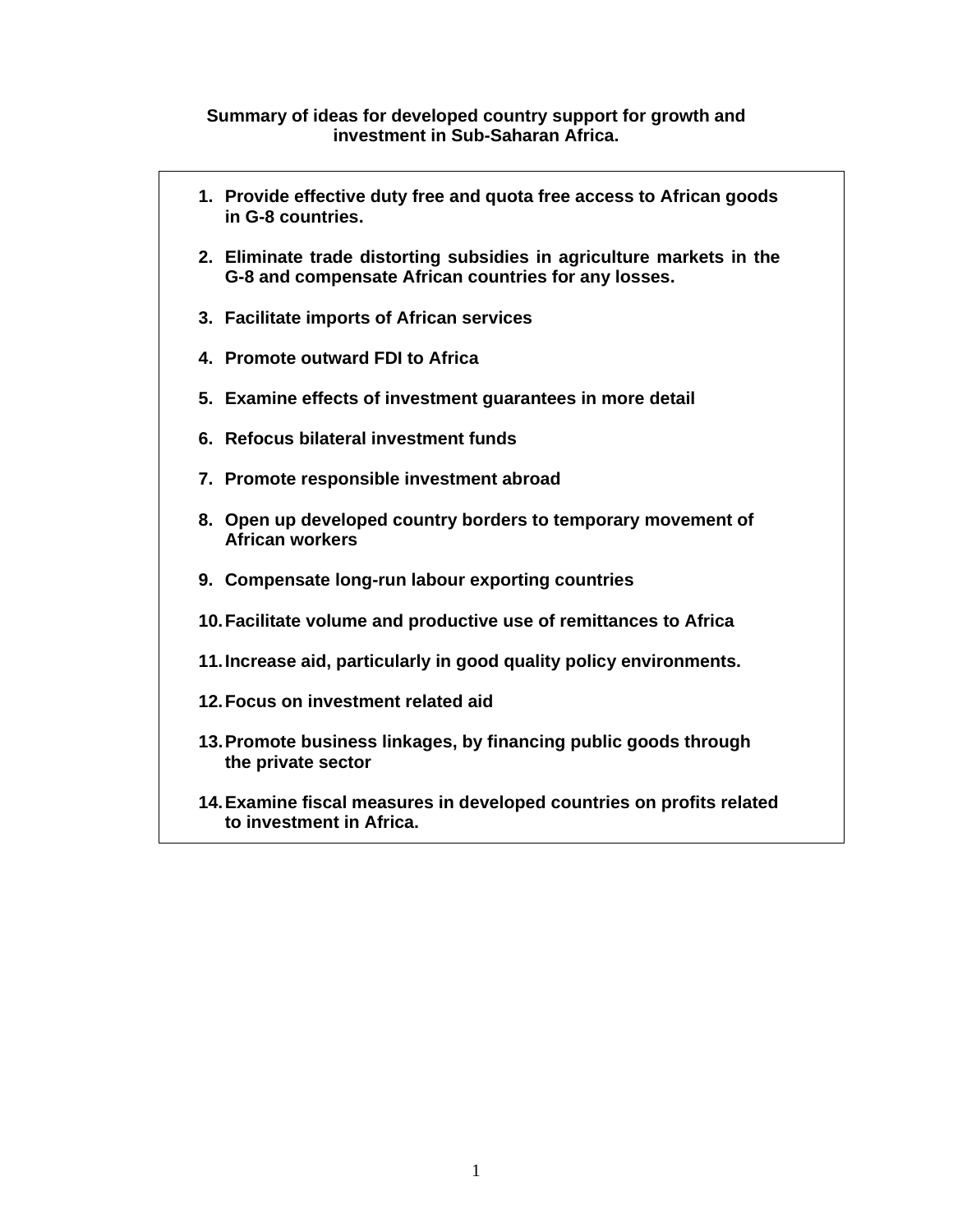# *1 Introduction*

This note discusses developed country support for growth and investment in sub-Saharan Africa (or just Africa as an abbreviation). It discusses

- Unilateral trade and investment policies (section 2)
- Migration policies (section 3)
- Aid policies (section 4)
- Fiscal policies (section 5)

Investment related measures seem most directly linked to growth and investment, but it does not follow that these are the only measures or the most effective and efficient measures to affect growth and investment. The evidence for some measures relate to trade, welfare or GDP effects. In others it is related to investment directly. This note does not *a priori* assume that investment drives growth, or *vice versa*; rather it assumes that growth and investment are associated and grow together.

Evidence for several measures relates to growth and investment in all developing countries, not just in Africa. Others can be specifically targeted at Africa, but a question remains whether this would be desirable from a poverty reduction point of view given that some LDCs and a lot of poor people are located outside Africa. Further, we focus our attention on what developed countries can do; in some occasions opening up of developing country markets (e.g. Brazil, India, China) to African goods may be just as important. This note does not deal with multilateral funds and policies (UN organisations and Bretton Wood institutions), but developed countries may in certain cases more effectively pool their resources into multilateral initiatives.

## *2 Unilateral trade and investment policies in developed countries*

## **Provide effective duty free and quota free access to African goods in developed countries.**

African countries face trade preferences as part each developed country's general GSP as notified under the WTO, some of which offer additional access through Least Developed status (LDC), through US (AGOA) and European programmes (Cotonou, EBA). The Japanese and Canadians offer African countries (particularly LDC) reduction on MFN (most-favoured nation) tariffs on a more limited range of products. Hence, most African products face zero tariffs in developed country markets, either because these products are (close to) zero MFN products (oil), or because of the above preferences schemes. Granting duty and quota free access by QUAD (US, EU, Japan and Canada) to SSA only is estimated to result in a USD 2.5 billion increase in non-oil exports (14% of total exports; 1% of incomes), much of based on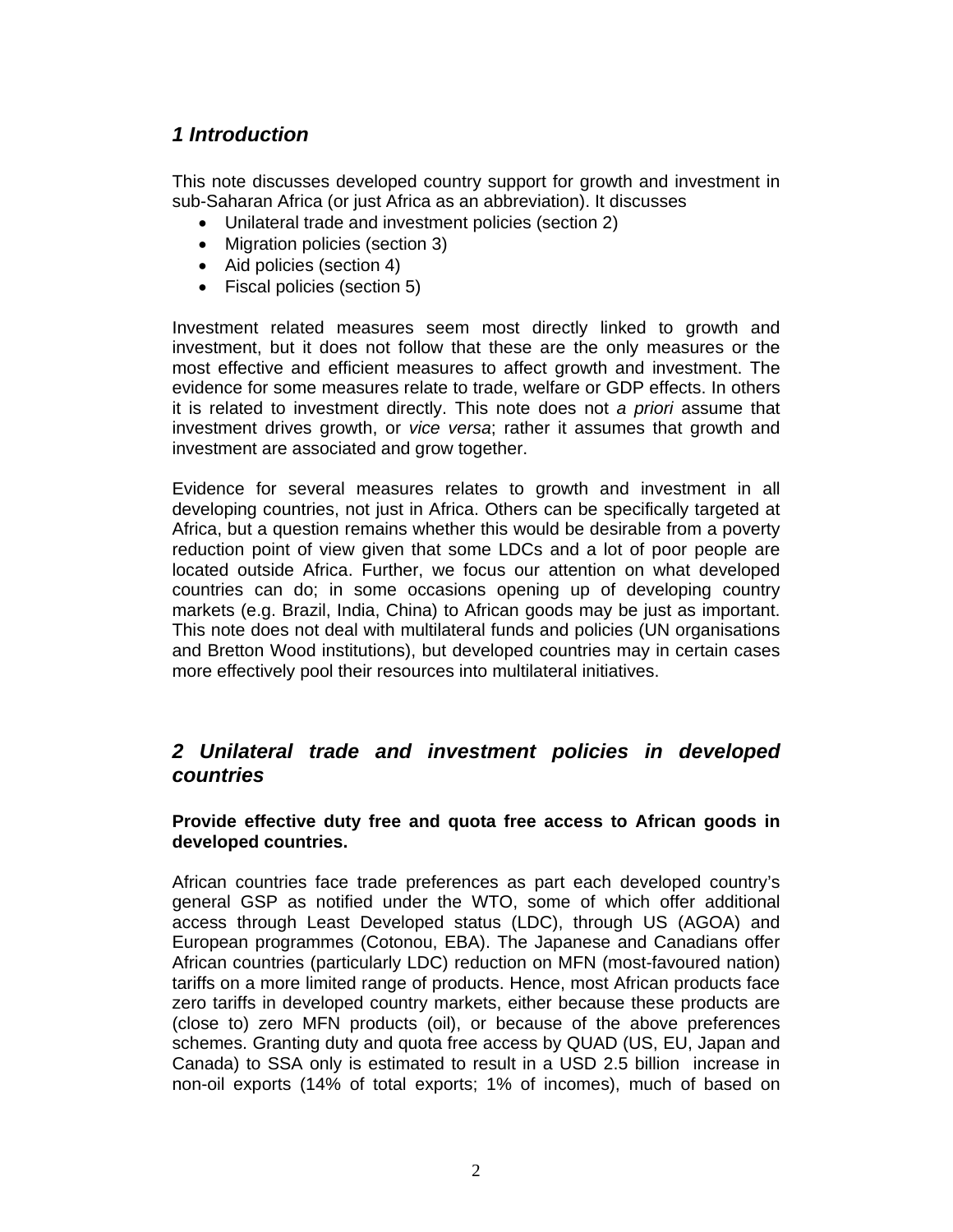access to protected Japanese and European agricultural markets<sup>1</sup>. African products face erosion of tariff preferences given expected MFN tariff liberalisation in the future; MFN tariff liberalisation may benefit other (non-ACP/LDC) developing countries proportionally more and even hurt some African countries.

The WTO Agreement on Textiles and Clothing removes textile and clothing quotas in developed countries under the MFA by 2005. Quota removal and lower MFN tariffs will further reduce the SSA share in world trade (though their consumers may benefit from cheaper imports) to quota constrained India and China. SSA countries are less competitive, but AGOA offers opportunities to be used before quota preferences erode and before tariff preferences erode further beyond 2005.

Developed countries can support developing countries in their effort to comply with standards and rules of origin required for developing country exporters to make effective use of existing preferences. Decades of trade preferences show two points regarding Africa's access to world markets:

- 1. Despite trade preferences offered to ACP and LDC Africa, their *share*  in developed country imports has not increased (though current preferences may have raised annual LDC exports by more than USD 3 billion). This suggests a lack of appropriate and good quality capabilities, infrastructure and regulatory environments to export the right type of (diversified) products.
- 2. Some trade preferences are not utilised. Some early studies indicated that products where EBA offers better access than Cotonou take-up of preferences amongst African LDC ACP in 2001 (except for sugar) was low. This suggests that it is difficult to actually use or switch to using different trade preferences. The various requirements on (cumulation of) rules of origin (tighter under EBA than Cotonou) do not make the situation easier. However, more recent studies including by Stevens suggest that take up of preference *is* high. Regarding the US, while 76% of AGOA exports enter the US market duty free (AGOA, zero MFN or GSP), 62 per cent of US clothing imports does not use the AGOA eligibility for duty free access even though MFN tariffs are high, with peaks. This does suggest a problem in complying with rules of origin.

## **Eliminate trade distorting subsidies in agriculture markets in the G-8 and compensate African countries for any losses**

There are substantial farm subsidies in developed countries (US, EU and Japan), at the cost of developed country consumers and non-developed country producers such as Brazil and Thailand. Unlike import duties, domestic support and export subsidies cannot be reduced preferentially, say for African producers only. Some food subsidies and quotas in developed countries

 <sup>1</sup> Ianchovichina, E. A. Mattoo and M. Olarreaga (2002), 'Unrestricted Market Access for Sub-Saharan Africa: How Much Is It Worth and Who Pays?'*, Journal of African Economies*, 10, pp. 410-432.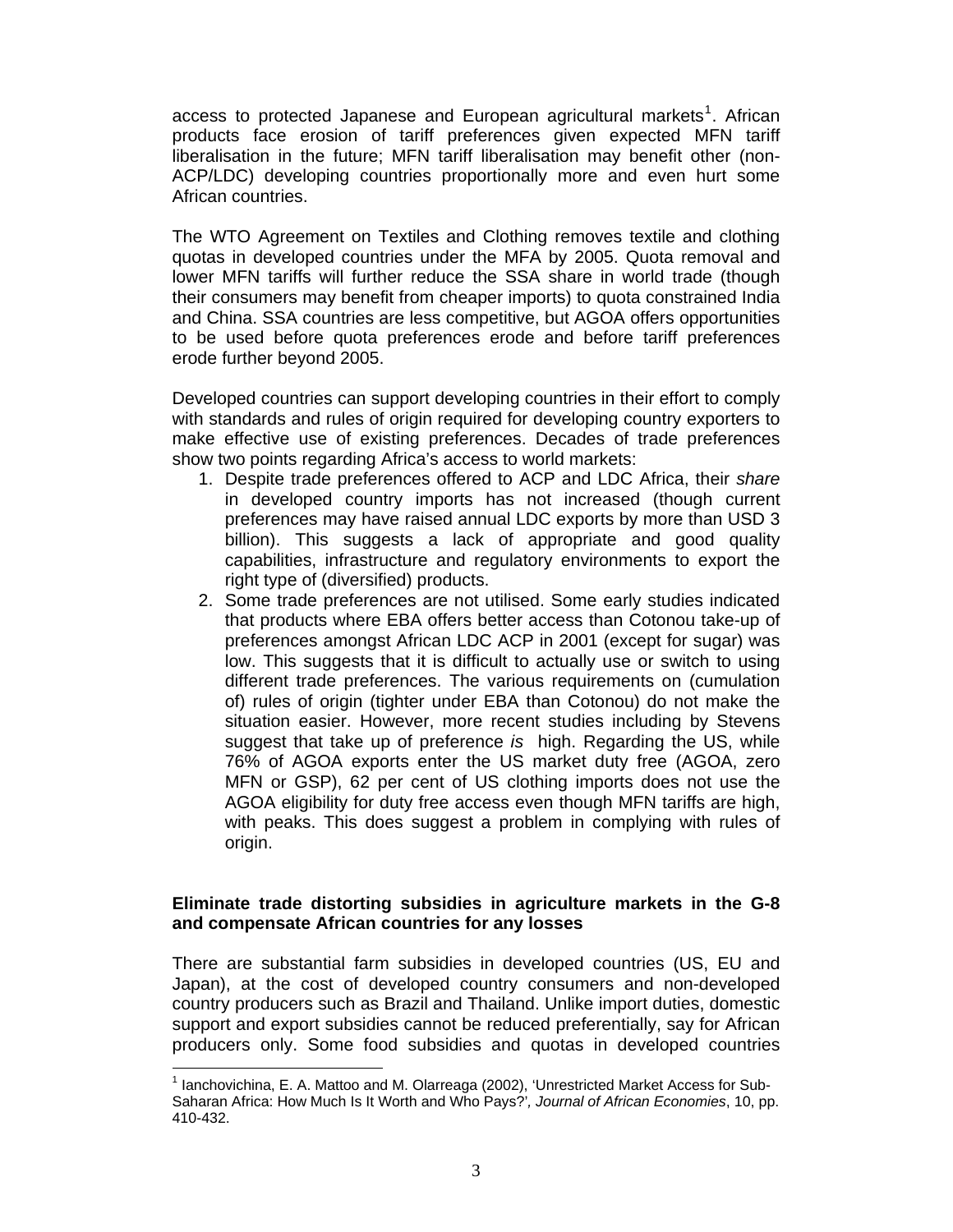actually protect some Africans (and other ACP) exports and secure lower prices useful for food importing countries (e.g. Nigeria and Senegal) – domestic support in developed countries keep prices of agricultural products low, while high import tariffs in developing countries keep them high. Few SSA countries can afford to offset higher prices by lower import barriers due to a loss in tax revenues. While SSA is a net food exporter (USD 2 billion in 1999), many individual countries are not. Some Southern Africa sugar exports are guaranteed a high price and quota in the EU and would suffer from quota removal. A price cut of 25% of EU sugar translates into a Euro 140 million income losses for the Southern African sugar sector.

But liberalisation in some agricultural products will provide win-win situations for Africans and others. Cotton subsidies in the US (worth USD 3.7 billion in 2001) and EU (USD 0.7 billion) depress cotton prices (estimates range from 10-50%, with 20% a sensible guess when comparing subsidies to world cotton production worth USD 20 billion) and thus export opportunities particularly for (West) African cotton farmers worth around USD 250 million a year (more exports for higher prices), though other exporters (e.g. Australia and Uzbekistan) may gain more. Liberalisation of groundnut markets elsewhere would benefit exporters in Senegal and Nigeria. Developed country export subsidies for dairy products may hurt African domestic and possibly export markets. Thus removal of agriculture support in developed countries will benefit some and hurt others. It is important that the losers be compensated in order to progress on trade liberalisation.

Pro-poor growth in Africa will depend mainly on growth and investment in agriculture in which many African countries have a comparative advantage (although it can not be the only source; countries do not seem to become rich on the basis of agriculture alone). It is important that African agriculture products have access to developed country markets. It is a telling sign that the CDC (Capital for Development) group with a quarter of its portfolio in Africa moved into sectors other than agriculture. The position of the agriculture sector in the portfolio has weakened in the past decade. Agribusiness was 16% of the portfolio in 1972, rose to about half in the early 1990s and then slumped to 11% in 2002. The former CDC group has incurred substantial losses on the portfolio in agriculture (it is worth 28% in terms of original costs) and it often points to developed country protection as one reason for not investing more in agriculture.

#### **Facilitate developed country imports of African services**

Offshoring of services and hence possible exports of services for developing countries are not helped by protectionist feelings in developed countries, particularly in the US (and other Anglophone countries). Counteracting protectionist feelings may be difficult but rich countries can help here through public provision of good quality information. This can help to debunk the myth that offshoring leads to loss of jobs in the home country in the long-run. Research has shown that offshoring of services has a positive impact on productivity, growth and employment in the long run in the countries that offshore (whether rich or poor) and those that provide offshored services. The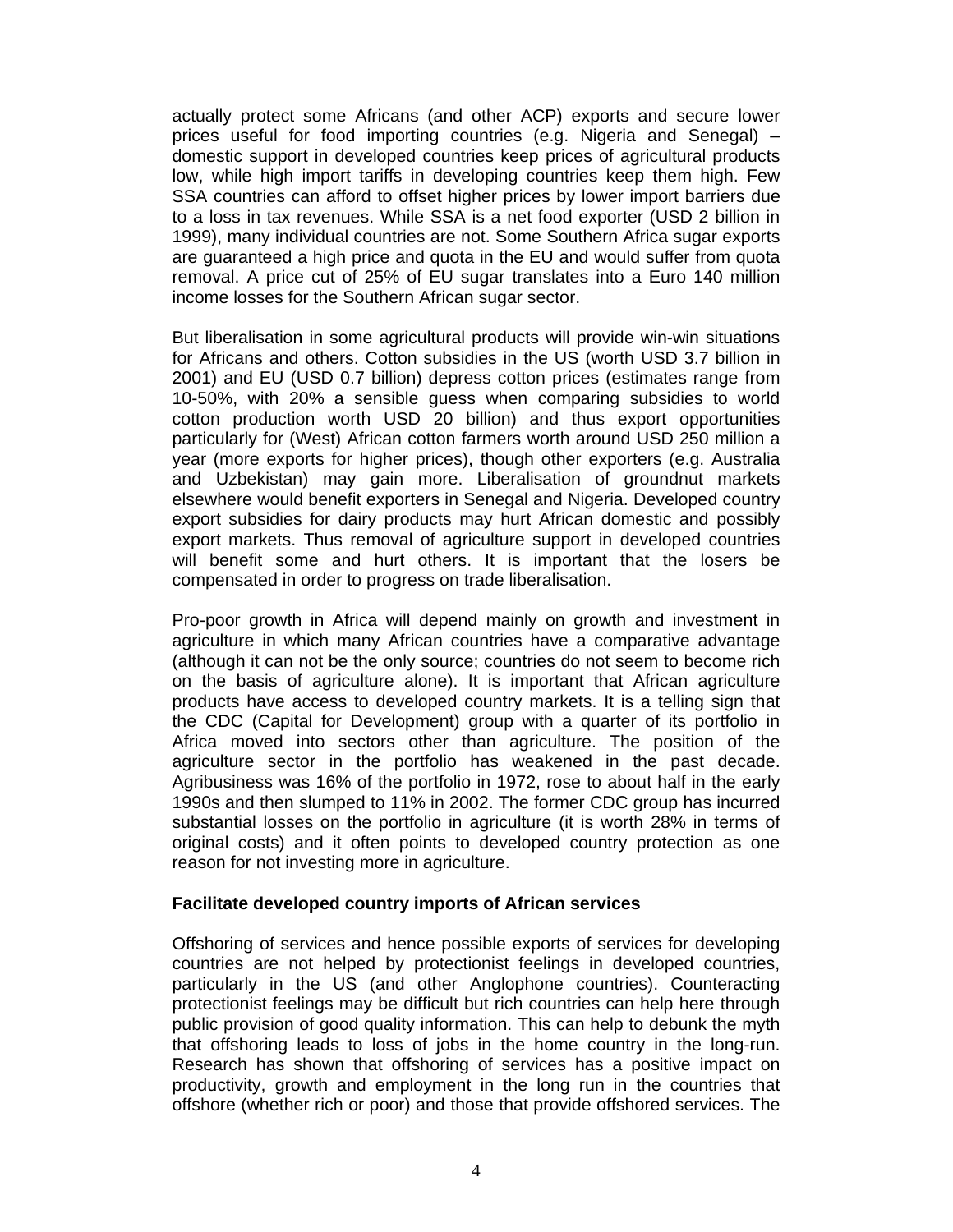advantages apply to both user and provider – it is a genuinely positive sum game. Recent economic indicators for industries affected by offshoring often point upward (e.g. the call centre industry in the UK at present). The international community can also help by supporting growth and investment in services capacity in developing countries. It can promote trade in the services sector by improving the regulatory framework including support for the development of data protection rules. And it can promote capabilities for more competitive services. Unlike sector-specific international organisations for agriculture and industry (FAO and UNIDO), there exists no organisation to collect relevant statistics and report on the state of services in developing countries (though the World Tourism Organisation and some other specific sector organisations collect their own data).

## **Promote outward FDI to Africa**

Surveys of investors seem to indicate that investment perceptions sometimes suffer from the neighbourhood effect that investors in a country will be affected when the situation in a neighbouring country is unstable (e.g. Zimbabwe affecting its neighbours). Or, when parts of Africa are in conflict investors may think that there are no profitable opportunities elsewhere in the region. In reality, there are profitable opportunities in Africa and growth experiences differ widely:

- Profits on (UK and US) FDI are higher in Africa compared to all foreign countries, although differences in risk premia will explain part of this difference. African profits on UK FDI consist mainly of mining and oil/gas profits (£746 million 2001) but also include profits on several other activities such as food products (£375 million 2001), retail and wholesale trade (£585 million 2001) and financial services (£200 million 2001).
- Growth has been sustained for two decades in a number of countries (Botswana, Uganda, Cape Verde, Mauritius, Ghana); GDP per capita has grown in real terms over the last five years in three quarters of African countries. On average, African GDP per capita has increased in real terms in each year since 1998.

If investment opportunities are still misunderstood (notice the big IF, because it would assume that the public sector would be able to distribute information more efficiently than the private sector), investment fora would help to reduce the information gap in home countries surrounding an investment in Africa and reduce the need for superficially high ex-ante, risk unadjusted rates of return. Certain types of information could help to realise profitable opportunities, although from the raw figures it is not clear whether it needs to be tailored to sectors and investors or certain types of information such as on political risk ratings or commercial opportunities. The provision of information has public goods aspects (it benefits many firms, while might be too costly for individual firms to obtain). The provision of information can also have spillover effects when the investment by one multinational is followed by other investment. Expanding of outward promotion activities in Africa (just 6% of UK official staff working overseas to promote UK exports and investment are located in Africa) in co-ordination with African investment promotion agencies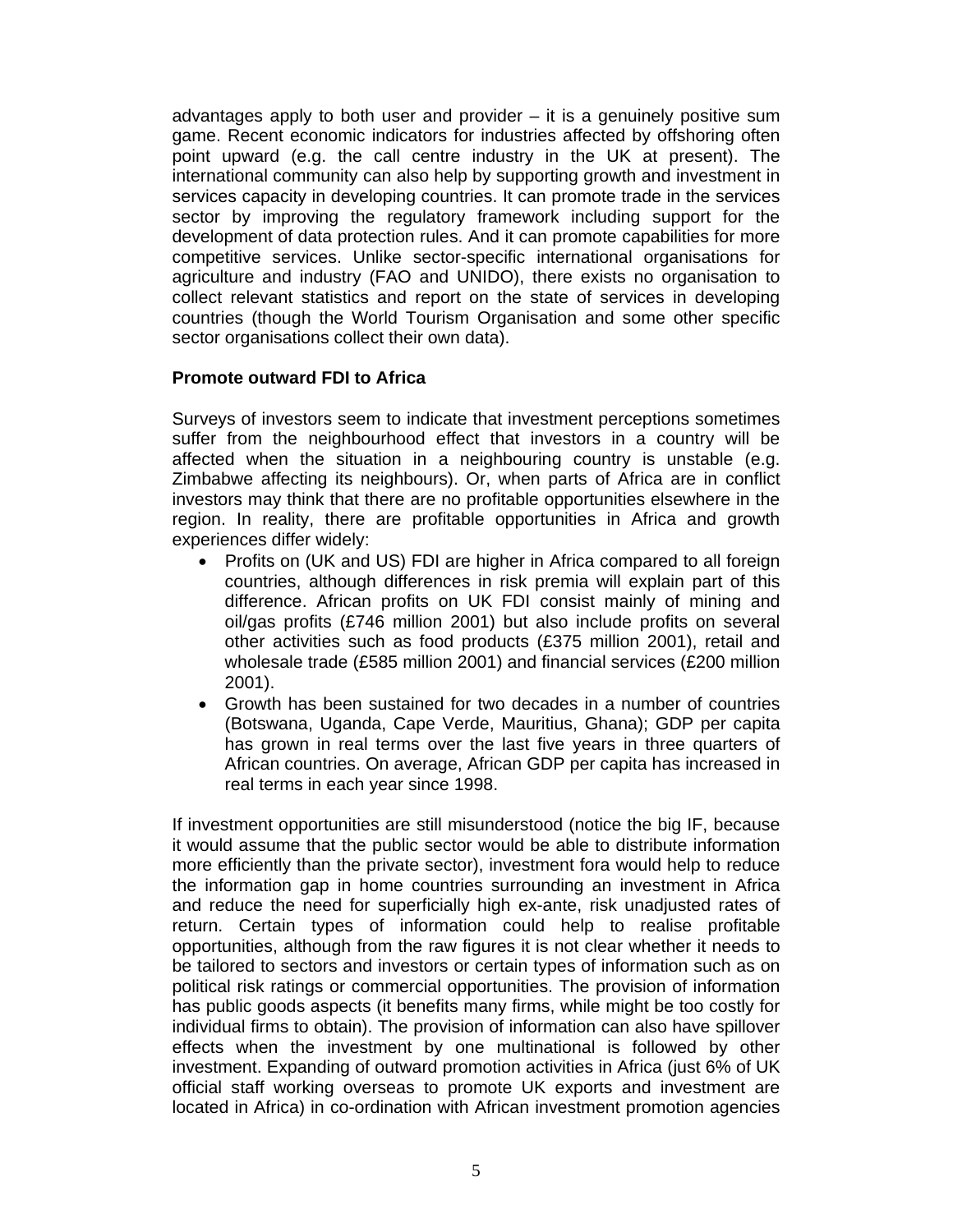would be useful. It is important that various promoters of outward investment (within and across countries) join: investors are often interested in a package of measures on offer.



## **Examine effects of investment guarantees in more detail**

Political risks may deter investments, particularly in countries with frequent policy reversals. Theodore Moran defines political risks as 'threats to profitability that are the result of forces external to the industry and which involve some sort of government action or inaction'. There is a perception that political risks (of expropriation, war and breach of contract) are particularly great in sensitive sectors such as infrastructure and energy and mining, where investments involve large sunk costs and where host-country governments may be weak and may be forced to breach their part of the contract; also, these are areas that government wants to control. A foreign investor can manage political risks in a number of ways, one of which is to insure against political risks by purchasing public insurance provided by home countries, e.g. ECGD in the UK.

In reality, coverage of investment exposure in Sub-Saharan Africa is low (6% of total investment exposure of the UK ECGD). In addition, there is little evidence to suggest 1) that guarantees are effective in raising additional FDI to Africa and 2) that FDI which has been 'pushed' by guarantees leads to real development in host-countries. Research would thus need to examine whether, and if so, which activities would benefit (or have benefited) from attracting financial flows ahead of the need to build up 'real' economic factors surrounding investment projects. 'Seed' capital might be important to kickstart

 $\overline{a}$  $2$  Net earnings equal profits of foreign branches plus United Kingdom companies' receipts of interest and their share of profits of foreign subsidiaries and associates. Earnings are after deduction of provisions for depreciation and foreign taxes on profits, dividends and interest.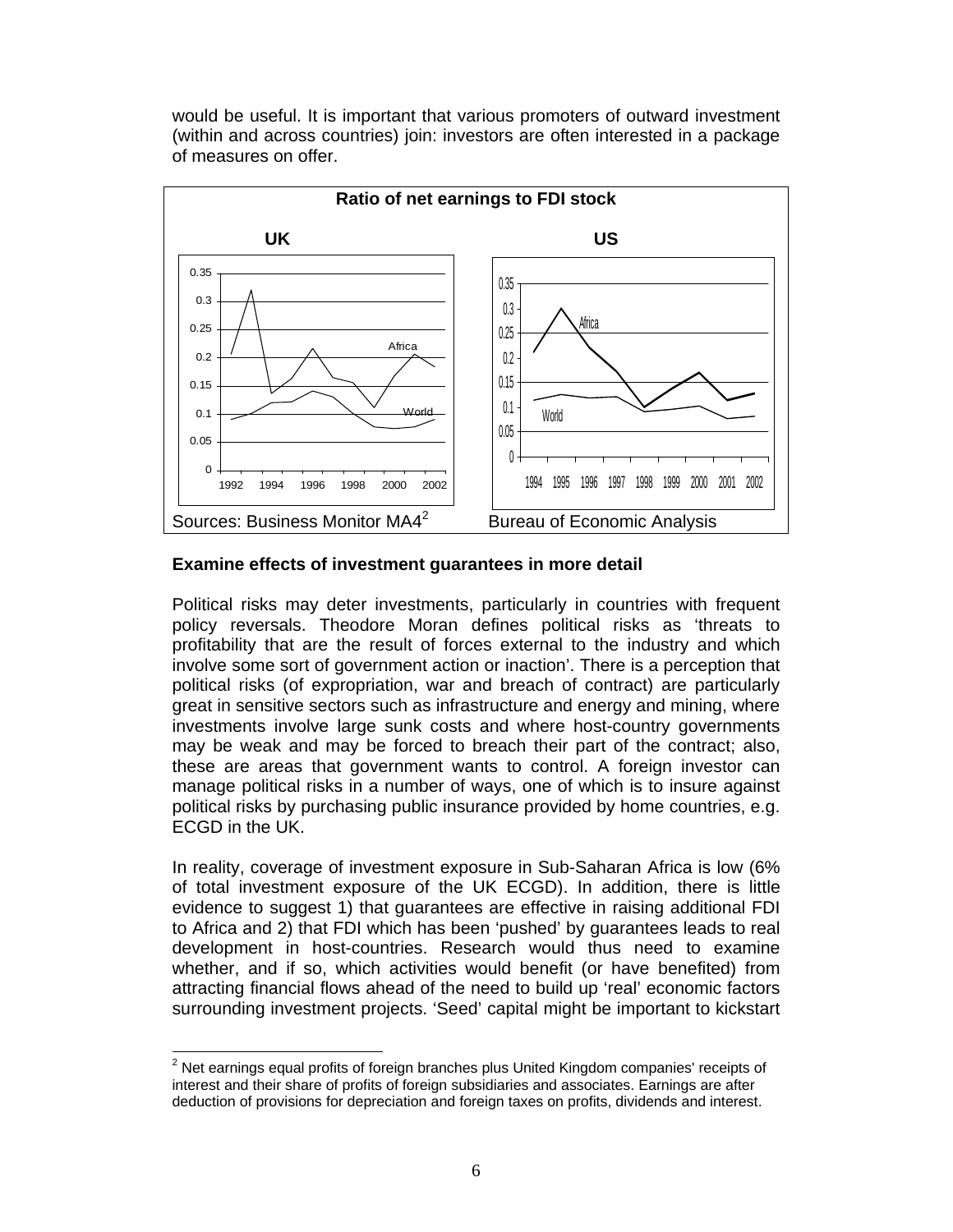certain activities and investment guarantees can underwrite such capital lending.

The power and water sectors are the main users of ECGD risk insurance, partly because these sectors involve high upfront investment costs and a long payback period (with receipts in local currency running the risk of default in case of a devaluation); however, the environment for foreign water investors is not favourable at present. Several manufacturing and services sectors tend to involve smaller sunk costs, face fewer risks and require less political risk insurance. The oil and gas sectors also tend to be low users of political risk insurance, despite their importance in UK FDI stocks, suggesting that they design alternative political risk mitigation strategies. In fact, many oil companies have invested for decades and may build on that experience to mitigate risk.

## **Refocus bilateral investment funds**

Bilateral funds include the former CDC group (of which UK DFID is the sole shareholder) and its equivalent organisations in other (grouped) countries including the Investment Facility of the EIB. Some are specifically focused on Africa; a quarter of CDC's portfolio was in Africa, see appendix. Bilateral funds are increasingly under pressure to be self-financing: the CDC group was partly privatised and the Investment Facility at the EIB needs to act as a revolving fund. The rationale is that such funds or equity investors would be better off financing profitable firms (as opposed to subsidise unprofitable ones); however, it is far from certain whether the achievement of mainly financial targets (combined with some geographical targets) will actually achieve economic development, poverty reduction in Africa as well as leverage in private investment. It seems as if such public funds fall between the objectives of leveraging in private sector finance (though it should be noted that there are a handful of successful cases) and stimulating economic growth and reducing poverty, with the risk of achieving neither. It is not immediately clear what a renewed focus would be, and how that could be achieved.

## **Promote responsible investment abroad**

Developed countries can try to raise the development performance by asking their multinationals to comply with the OECD guidelines for multinational enterprise. There is movement in the area of corporate social responsibility and companies themselves are beginning to think more actively about their economic and social impacts. There has also been a rapid emergence of socially responsible investment funds but it is not clear how much this will actually change firm behaviour without engaging more actively with firms or whether it will sacrifice investment volumes to Africa.

## *3 Migration policy in developed countries*

**Open up developed country borders to** *temporary* **movement of African workers**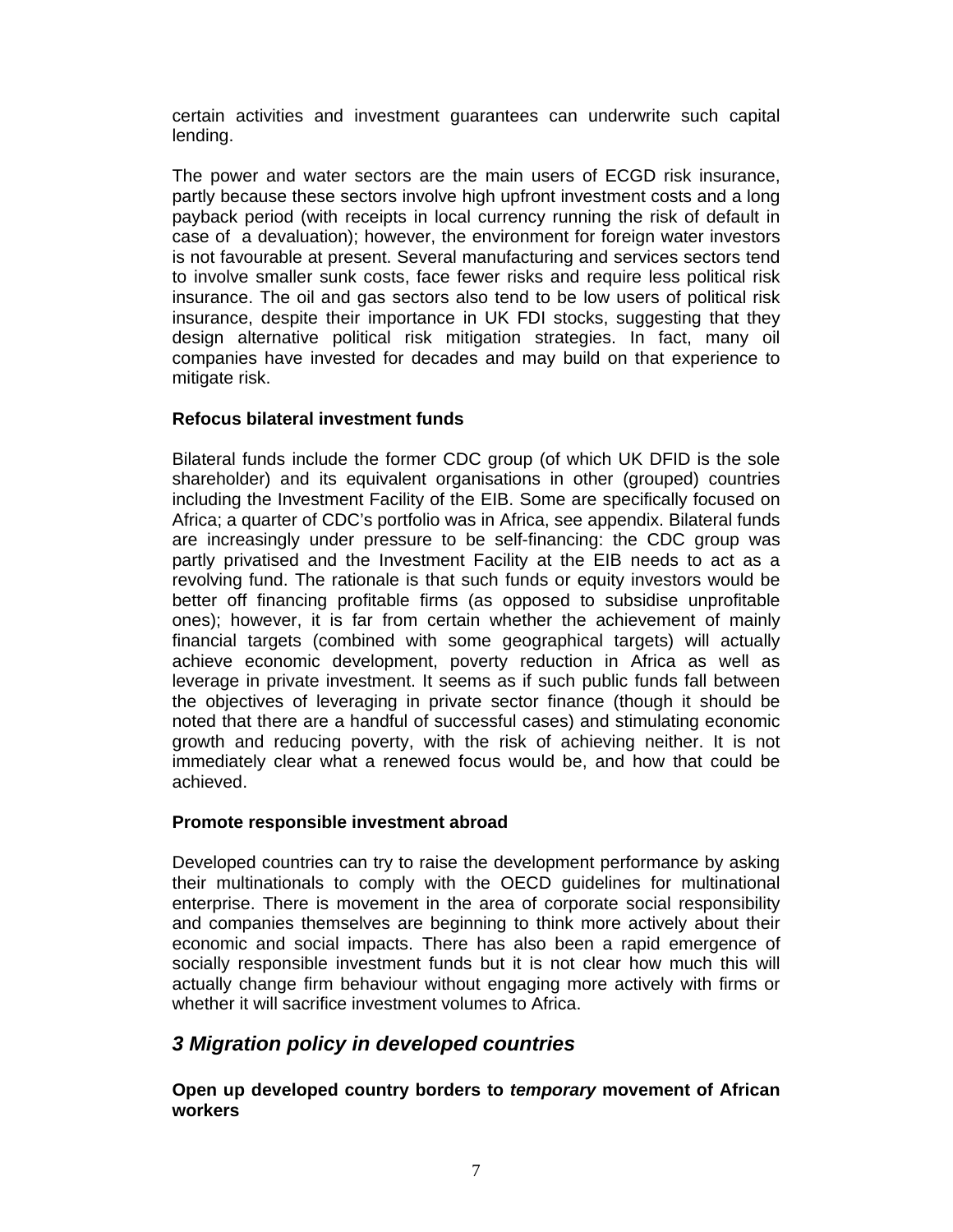The effects of special and differential treatment for *goods* on African countries are eroding because of multilateral trade liberalisation. However, African regions can ask for special treatment in the area of *services.* African exports of services are increasing, but much has focused on Tourism (e.g. Kenya and Tanzania), while further exports of services, in particular delivery in developed countries, are constrained by WTO GATS mode IV (movement of people) restrictions and other domestic regulation and standards in developed countries.

Many African countries have a comparative advantage in labour and would benefit from migration possibilities; however, there are significant barriers for African labour to move to developed countries. Winters finds that an opening of developed countries to allow temporary entry by foreign workers, equal to three percent of the current workforce, would generate welfare (real-income) gains that exceed those from full merchandise trade liberalisation. If developed countries permitted movement of labour up to 3 percent of the total labour force, world incomes would rise by \$156 billion. Developing countries would be the main gainers and the net welfare for the region Africa would be \$14 billion.<sup>3</sup> In practice facilitation of temporary movement of natural persons needs to move beyond allowing entry in services trade agreements (mode IV in WTO GATS or as part of EPAs), by facilitating movement through recognising foreign titles and qualification and reducing economic needs test.

#### **Compensate long-run labour exporting countries**

Due to staff shortages, developed countries benefit from long-run immigration of nurses, teachers etc. Long-run emigration is likely to lead to losses in human capabilities ('brain drain'), particularly in small developing countries where labour markets cannot react easily. In 2001/2002 alone, more than 2000 nurses emigrated from South Africa to the UK. As developed countries benefit from this immigration and are apparently unable to prepare relevant workers domestically, developed countries could compensate nurses, teachers and other labour exporting countries through transfer of technology, skills and financial assistance. In particular they can set up training centres in developing countries.

#### **Facilitate volume and productive use of remittances to Africa**

Once developing country workers have emigrated to developed countries, the loss of human capabilities in developing countries will need to be addressed and the use and volumes of remittances enhanced. Total remittances to developing countries amounted to US\$ 80 billion in 2002, about 50% more than official aid flows. Remittances to Sub-Saharan Africa were US \$ 4.1 billion in 2002 (US\$ 2.1 billion over 1991-2000), compared to US\$ 19.4 billion in gross aid and US\$ 7.8 billion in net inward FDI. The impact of remittances can be high, especially for small countries whose labour force tend to

 <sup>3</sup> Winters, L.A. (2002), 'The Economic Implications of Liberalising Mode 4 Trade', paper prepared for the joint WTO-World Bank symposium on 'The movement of natural persons (mode 4) under the GATS', WTO, Geneva, 11-12 April 2002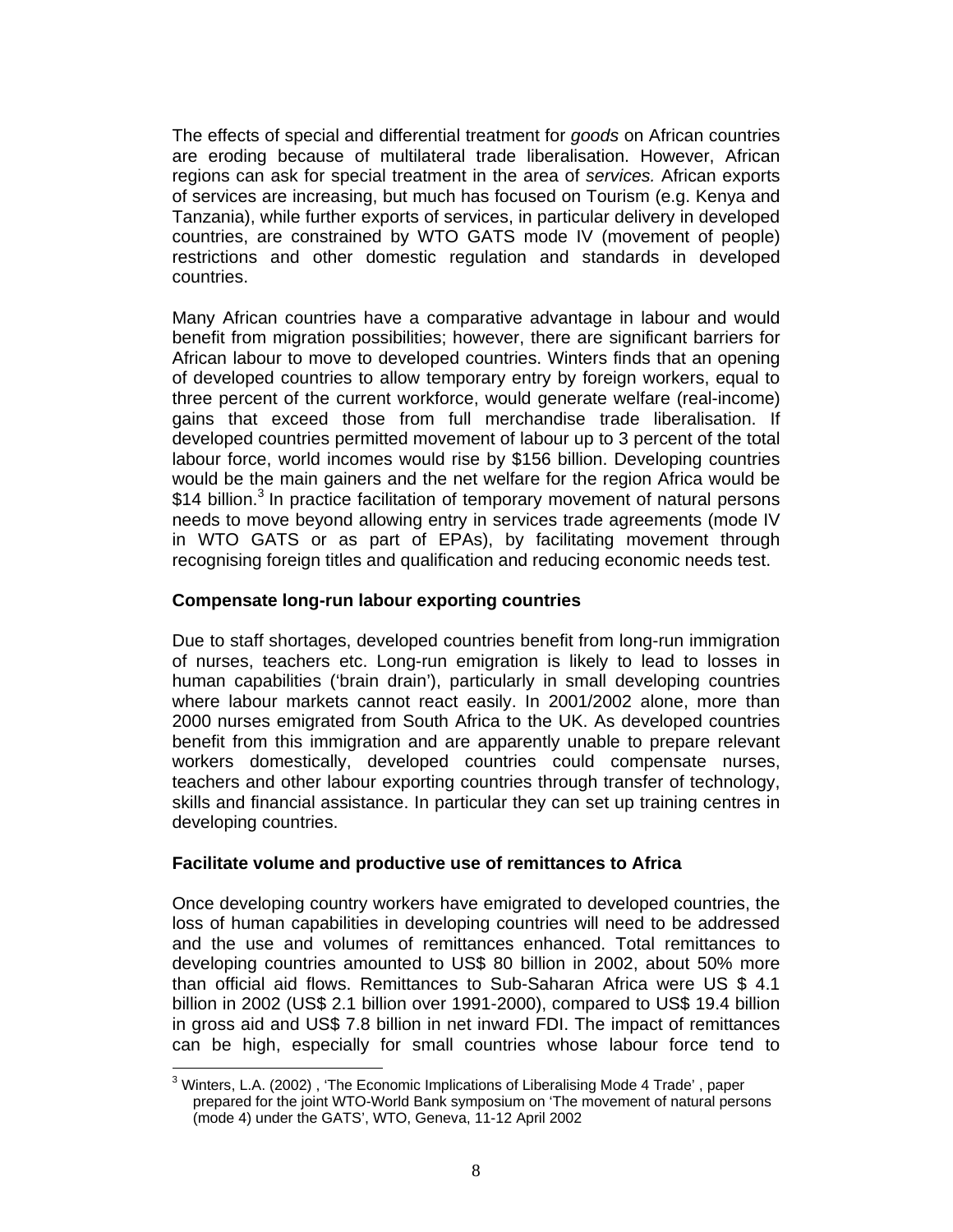emigrate in larger proportions (Lesotho, 26.5% of GDP; 19% in Eritrea, 13.6% in Cape Verde; Uganda, 8.5%; 6 per cent in Comoros); much is spent on consumption and a small proportion is spent as investment.<sup>4</sup> Not all remittances are North-South; in fact, the contrary applies to such countries as Lesotho. Nevertheless, the developmental impact of remittances from developed countries to Africa can be high, and such remittances should be encouraged including through a reduction in sending costs and an increased involvement of the African diasporas. The developmental impact of remittances needs to be seen against the loss in human capabilities in sending countries.

Some suggest that 40% of Sub-Saharan Africa's domestic savings together with 40% of African skills is currently based outside the continent. There are some obvious cross border co-ordination failures related to cross-border capital-skill complementarities. Targeting the African's diasporas for foreign direct investment, remittances as well as skills needs a co-ordinated approach.

## *4 Developed country aid in Africa*

 $\overline{a}$ 

#### **Increase aid, particularly in good quality policy environments.**

There is a large literature on aid, growth and investment. Burnside and Dollar<sup>5</sup> argue that aid has no effect on growth once other factors have been accounted for including economic policies. Aid raises growth only in countries with "good" policies as this would avoid that governments would waste aid on consumption. Hansen and Tarp<sup>6</sup> use different econometric specifications and find that aid is effective and that the results do not depend on policy.

Two studies are related to aid and growth in Africa. McPherson and Rakowski<sup>7</sup> use a multi-equation system and find that the impact of foreign aid on GDP per capita growth is positive but indirect through investment. Also emphasising that aid affects growth through investment, Gomanee, Girma and Morrissey<sup>8</sup> find that each one percentage point in aid/GNP contributes one-third of one percentage point to growth on the basis of 25 sub-Saharan African countries over 1970-1997.

In 2002 aid to Sub-Saharan Africa amounted to US\$ 19 billion, while GDP was US\$ 320 billion, implying an aid-GDP ratio of 6%. A doubling of aid would raise growth in Africa by between 1 (McPherson and Rakowski doubling aid would raise investment by 6% which would raise GDP by around 1 per cent)

<sup>4</sup> Sander, C. and S.M. Maimbo (2003), 'Migrant Labor Remittances in Africa', *Africa Region Working Paper Series 64.* 

<sup>&</sup>lt;sup>5</sup> Burnside, C. and D. Dollar (2000), 'Aid, Policies and Growth.' American Economic Review, 90, pp. 847-868.

<sup>6</sup> Hansen, H. and F. Tarp (2001), 'Aid and Growth Regressions', *Journal of Development Economics*, 64, pp. 547-570.

McPherson, M.F. and T. Rakovski (2001), 'Understanding the Growth Process in Sub-Saharan Africa: Some Empirical Estimates', *African Economic Policy Discussion Paper*, Harvard University

<sup>8</sup> Gomanee, K., S. Girma and O. Morrissey (2002), 'Aid, Investment and Growth in Sub-Saharan Africa', paper prepared for the 10<sup>th</sup> General Conference of EADI, Ljubljana.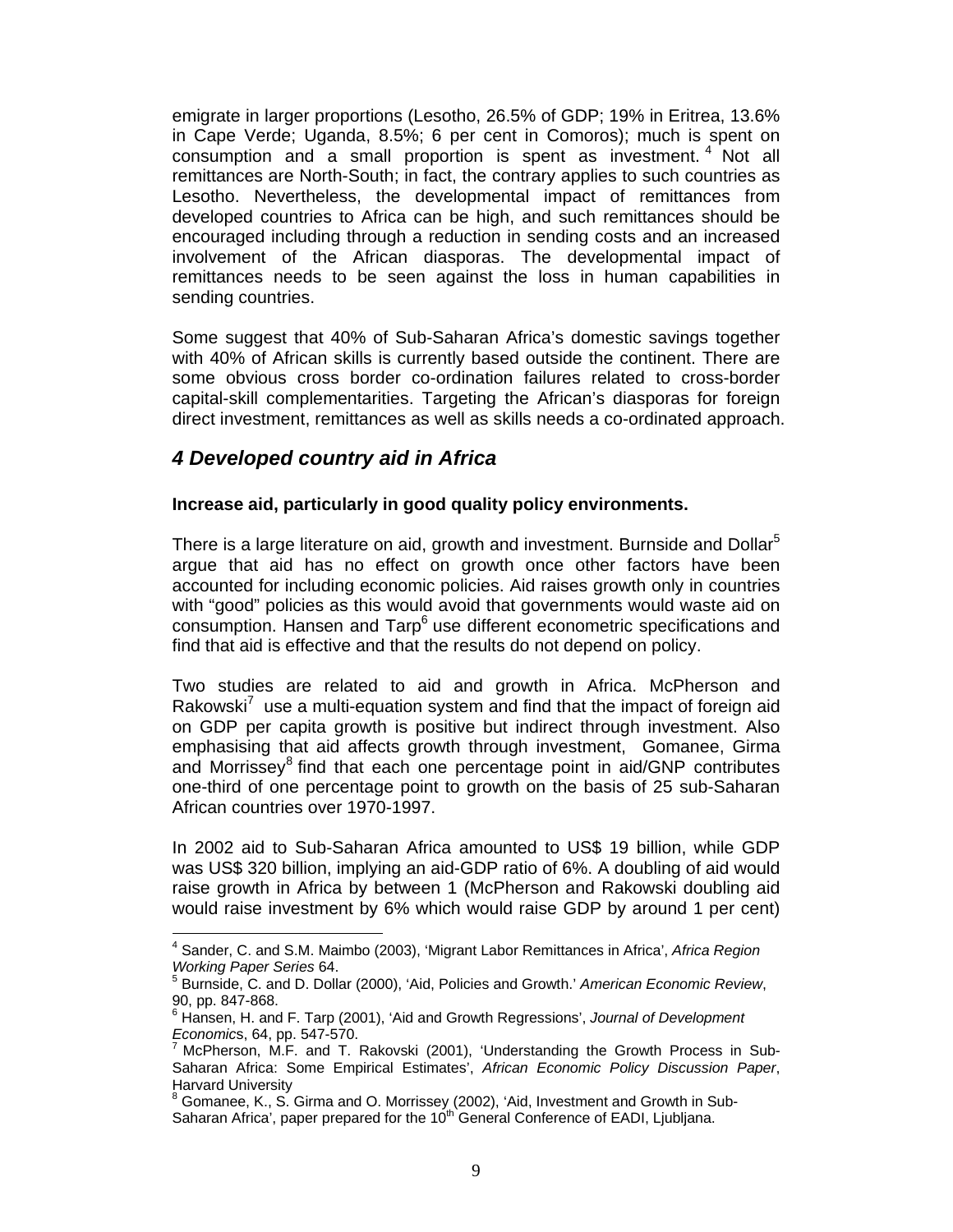and 2 percentage points (aid from 6% to 12% of GDP in Gomanee *et al*, model). Below we suggest that a detailed focus of aid is important for investment and growth.

### **Focus on investment related aid**

Offering investment related (but not tied, of course!) aid to developing countries is one of several home country measures that developed countries can put in place to support investment in developing countries. Investmentrelated aid can support structural economic fundamentals and investmentrelated governance necessary for investment projects by overcoming market failures in the market for skills, technology and capital in *host*-developing countries. Increased growth (prospects) and improved fundamentals can make individual projects more profitable, helping to attract local and foreign investment.

According to one definition, investment related aid consists of aid in selected categories in

• infrastructure,

 $\overline{\phantom{a}}$ 

- macroeconomic stability,
- legal and policy frameworks,
- private sector support and
- human resource development

Investment-related UK (bilateral) aid has increased both in value and in share of total (bilateral) aid since the 1970s. The share of investment related aid has increased from 18% in the 1970s to 30% at present. Investment-related aid has shifted away from infrastructure towards macroeconomic stability, legal and policy frameworks and human resource development and institution building, which includes provision of public goods (e.g. legal and policy framework and human resource development). A preliminary analysis of UK FDI in 32 non-OECD countries at the macro level indicates that average UK bilateral aid *flows* over 1997-2001 are correlated with *changes* in UK FDI stocks over the period 1997-2001. The correlation coefficient is positively at 0.41 and significant at the 5% significance level.

|                               | 1973-1979 | 1980-1989 | 1990-1996 | 1997-2002 |
|-------------------------------|-----------|-----------|-----------|-----------|
| Investment related aid        | 18        | 25        | 33        | 30        |
| Infrastructure                | 10        | 13        | 13        |           |
| Macroeconomic stability       |           |           |           |           |
| Legal and policy frameworks   |           |           |           |           |
| Private sector support        |           |           |           |           |
| Human resource development    |           |           |           |           |
| Other aid (e.g. humanitarian) | 82        | ю         | 67        | 70        |

**Distribution of total UK bilateral aid by sector,** *percentage***. 9**

See Velde, D.W. te (2003), 'Home Country Measures and Foreign Direct Investment in Developing Countries,*Identification,trends and breakdown of UK HCMs*, draft; classification based on WTO (2003), 'Overview of technical assistance and capacity building activities related to FDI', Communication from the European Community and its member states, WT/WGTI/W/163.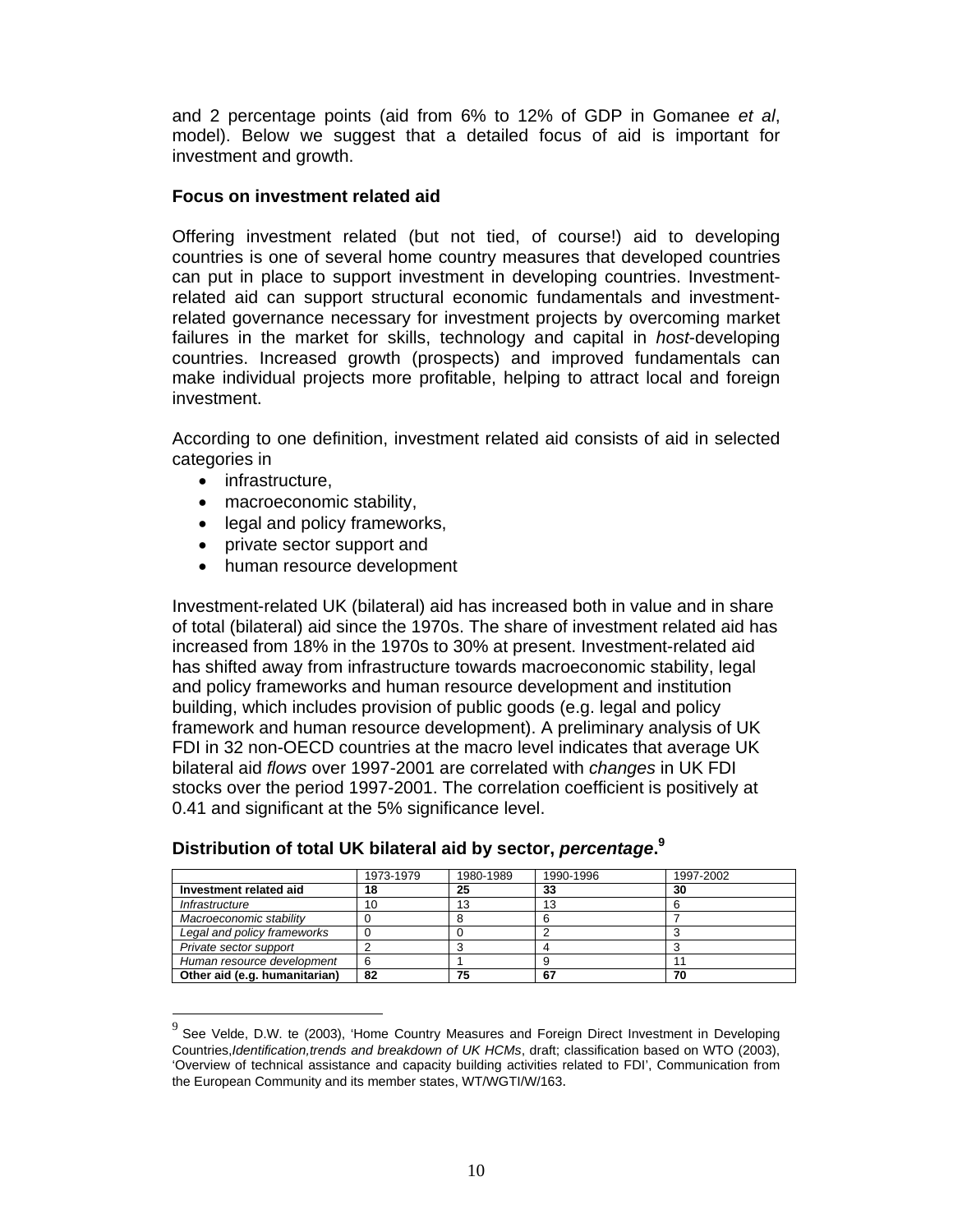Investment-related aid for general governance (managing investment flows, the negotiation process and project revenues) could be regarded as a useful developed country support. This may also help countries to avoid the curse of natural resource abundance. One example of investment related aid shows that multinationals involving big FDI projects need strong (public) negotiating counterparts helped by aid. A big mining investor argued that, while multilateral finance was useful though not critical in investment going ahead but that multilateral assistance has been particularly helpful in negotiation and governance issues surrounding the realisation of mega projects such as Mozal in Mozambique. The provision of information (surveys, feasibility studies) was also considered useful.

Investment related aid that focuses on support for institutions should be helpful in setting an enabling environment that generates growth. Good institutions that drive growth are associated with situations where<sup>10</sup>

- investors feel secure about their property rights
- the rule of law prevails
- private incentives are aligned with social objectives
- monetary and fiscal policies are grounded in solid macroeconomic institutions
- idiosyncratic risks are appropriately mediated through social insurance
- citizens have recourse to civil liberties and political representation.

It is often noticed that investment related aid in infrastructure and human resources is helpful in benefiting from and responding to the challenges of globalisation. In this context, it is worrying that UK aid for infrastructure has decreased over the 1990s while the share of human resources in total aid remained constant; in particular, there are increasingly signs that the private sector is not stepping *en masse* into African infrastructure projects (except e.g. telecommunications), although monitoring and explaining trends requires more detailed attention.

## **Promote business linkages, by financing public goods through the private sector**

There is a danger that investment related aid is not always relevant to the specific needs of the private sector. To avoid this mismatch, the provision of investment related aid in the form of (impure) public goods may go through the private sector. The box below argues for a global linkage fund with global co-ordination, but local implementation. The fund should be consistent with private sector development programmes in developing countries and involve local institutions (e.g. Investment Promotion Agencies in the case of linkages between local firms – multinationals).

 $\overline{a}$ 

<sup>10</sup> Rodrik (2004), 'Getting Institutions Right', *Harvard University draft.*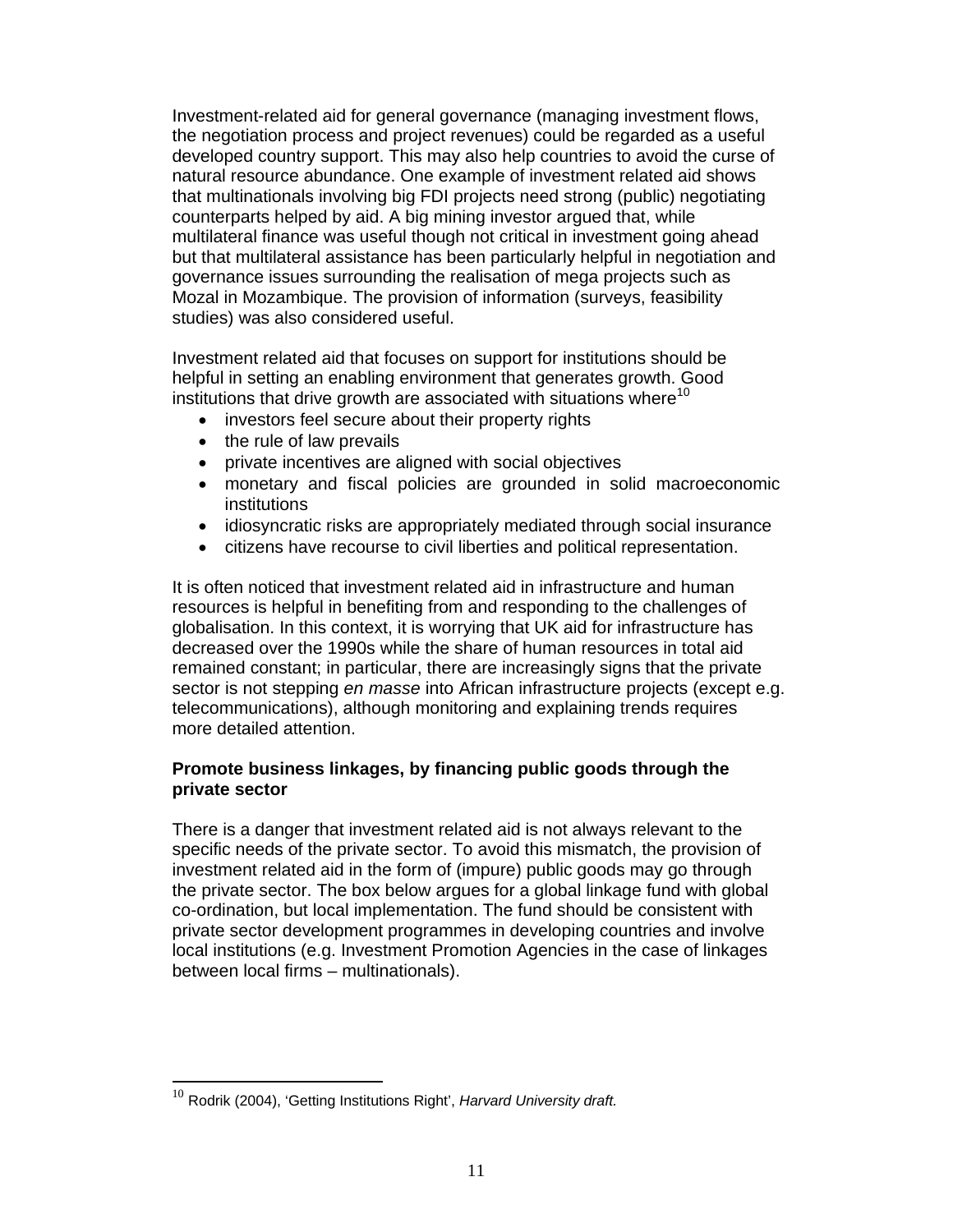#### **Box** Global Linkage Fund<sup>11</sup>

The **objective** of a GLF would be to improve the social dimension of investment (including FDI) by providing opportunities to sustain people's livelihoods in developing countries, especially of poorer people.

The **reasoning** behind the GLF is that it is expected

- To raise investment in developing countries. More efficient linkage possibilities should pull more investment into developing countries by increasing the private and social rate of return of such investments.
- To make investment work for host-country development, in particular for the poorest, by stimulating smaller firm performance through benefiting from reciprocal externalities through linkages with larger firms, e.g. multinational subsidiaries.

The suggested **methods and instruments** are as follows

- Developed countries will support financially the creation of a GLF to promote linkages between large firms and local, smaller firms. Current bilateral funds addressing business linkages include a £18 million fund by UK DFID and a €40 million fund by Germany GTZ (around £25 million). A polled fund would support private sector development programmes of individual developing countries.
- Clear criteria should explain when the private sector (firms, associations) can draw on the fund. This can include

that intervention in linkage creation should achieve development objectives, that it provides public goods that address market failures

and that it be demand led.

- In practice it may be difficult to score top marks on all criteria. Some flexibility in achieving minimum but not top marks on all criteria could be balanced with sufficient private sector interest or a minimum private sector contribution.
- Activities include supplier development through certification, general training, infrastructure development, provision of information, supporting governance structures, etc. These activities, which feature public goods aspects, are conducive to linkage creation but they are relatively costly for, and discriminate against, smaller local firms. Activities can be done by businesses or through business associations.
- It would address well established firms as well as new investors who may have relatively poor information about local sourcing opportunities and by financing part of finding and developing local supplies could help to attract more investment. There could also be rules that ensure that poorer developing countries have more "right" to draw on the fund (this needs to be defined but rules should be more flexible than inefficient, fixed time periods).

Sectors important for linkage promotion in Africa include

- Agriculture linkage with manufacturing and tourism companies in developing countries. The African agriculture sector is often assumed to be inefficient; there are currently underused linkages between indigenous agriculture and food and beverage manufacturing (e.g. beer companies failing to sources raw materials locally) and with hotels and restaurants (e.g. Hotels importing agricultural goods).
- The manufacturing sector in Africa faces tariff erosion. In particular, the clothing sector was built up with tariff preferences (e.g. AGOA), and this needs an efficient textile sector in order to withstand competition from

 <sup>11</sup> Adapted from Velde, te D.W. (2002), "Promoting TNC-SME linkages" presented during ODI lunch time seminar at ODI, 5 December 2002.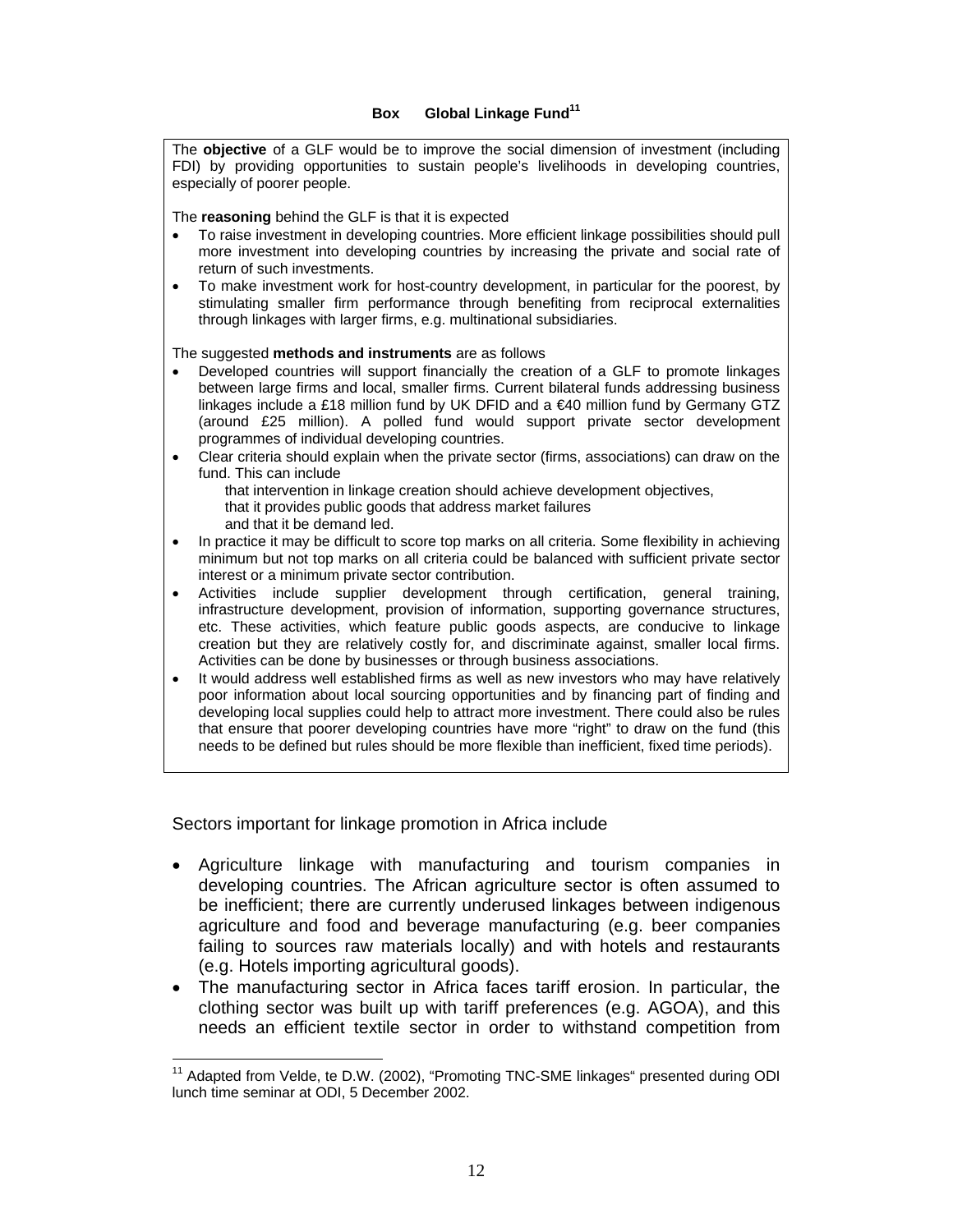China, if at all. African countries need to build dynamic comparative advantages by investing in a textile sector with well developed linkages with the clothing sector (or the erosion of tariff preferences will need to be compensated in some other way). $12$ 

The offshoring of services from developed countries (call centres, IT programming, design, health and legal administration, flight booking, etc.) has emerged as a trend of job relocation to developing countries. While India is the frontrunner in providing IT enabled services from developing countries, countries such as Ghana and South Africa are beginning to attract call centres while francophone African countries (e.g. Senegal) are also providing offshored services. The development of good quality and efficient linkages between developed countries and developing country firms depends on data protection guidelines, and on general as well as specialised infrastructure.

## *5 Fiscal policy in developed countries*

 $\overline{a}$ 

### **Examine fiscal measures in developed countries on profits related to investment in Africa.**

The US Commission on Capital Flows to Africa 2003 followed Hufbauer and Wong13 by suggesting a 10-year exemption from US taxation for *bona fide* FDI income earned by a registered subsidiary or branch doing business in any African country, provided that the country meets two simple tests:

- The host country should respect human rights and disavow terrorism, as certified by the US State Department.
- The host country's tax and regulatory systems should not discriminate against US investors, as certified by the U.S. Treasury.

It is estimated that about 1.6 billion of total of 4.6 billion earnings is repatriated to the US which would under the new rules be exempted from an additional 15% tax, worth around US\$ 240 million in lost revenue to the US treasury. It is expected that US tax exemption, in conjunction with African tax reform, will succeed in reducing business taxes by 10 percentage points, which would raise the USFDI stock in Africa by 20 percent. The additional US\$3 billion of USFDI was estimated to boost African GDP by US\$1.2 billion annually (this is a cost benefit ratio of 1 to 4).

 $12$  For one existing examples of linkage promotion in the African manufacturing sector, see SMEELP (Mozal's Small and Medium Enterprises Empowerment and Linkages Programme) which has awarded successfully 28 packages to 16 local companies, using US\$ 5 million; 36 SMEs have attended training programmes. The Mozambican Centre for Investment Promotion assessed and recommended suitable capabilities in local SMEs. SMEELP has been handed over to MOZLINK of CPI. The IFC and the Mozabican government were both involved.

<sup>13</sup> Hufbauer, G. and Y. Wong (2002), 'Tax Relief for Investment in Africa', *Corporate Council on Africa Discussion Draft*, IIE.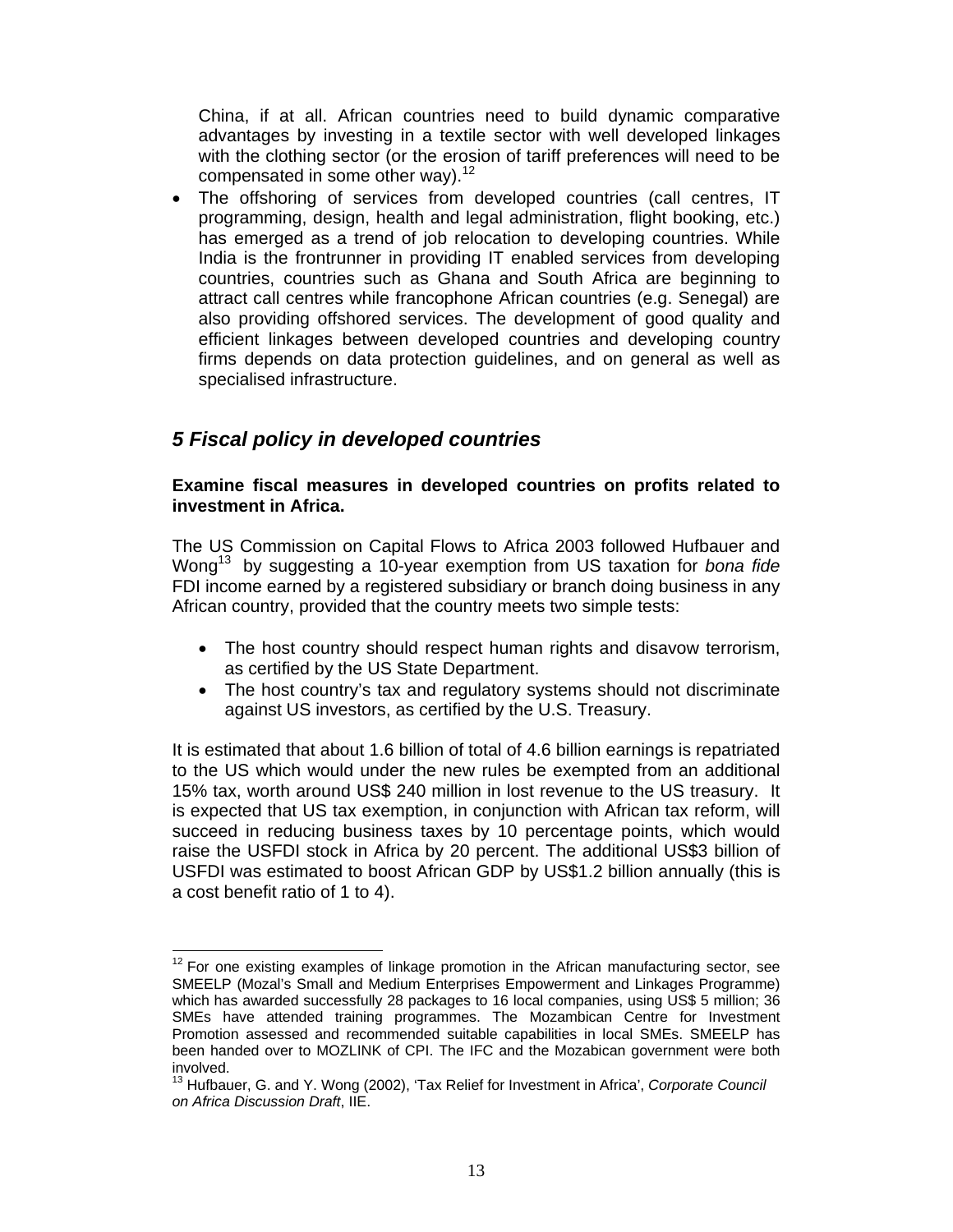In the UK, total net earnings (profits of foreign branches in Africa plus United Kingdom companies' receipts of interest and their share of profits of African subsidiaries and associates) after deduction of provisions for depreciation and foreign taxes on profits, dividends and interest amounted to £2 billion (or US\$ 3.6 billion) in 2002 compared to a UK FDI stock of £11 billion (or US\$ 20 billion). Not all of these profits are likely to be repatriated, and it is not clear how much earnings on UK profits abroad are taxed in the UK.

The effects of tax concessions will thus differ by country. For instance, the UK and Netherlands operate a different tax system from that in the US. It would however be relevant to assess the effects of similar tax exemptions in other developed countries. Will tax exemptions be expected to be as effective in stimulating FDI and stimulating host country economic activities as those in the US (key elements are how much the effective tax rate would decrease and how much economic activity would increase as a result)? What would be the administrative costs for fiscal authorities (e.g. the costs are at least 1 penny for each pound collected in UK corporate tax revenue)? Would it be possible to administer corporate tax exemptions on a country (as in the above US proposal) or country by firm basis (if certain firms would be exempted because of their benefits for development)?

# *6 Conclusions: Supporting Growth and Investment in Africa*

We have discussed in very general terms various measures that can be put in place by developed countries to support growth and investment in Africa.

- Trade measures such as facilitating imports of African goods and services (standards, rules of origin, recognition of foreign qualification, etc) continue to be important, but they are not simply reducing import duties as African countries face tariff preference erosion instead.
- Investment measures addressing information failures still seem required.
- However, more important for growth and investment seems the provision of investment related aid, in areas such as
	- o Infrastructure where the private sector has not filled the gap from where the public sector has withdrawn over the years;
	- o Human resources development which is also important in reacting to and benefiting from globalisation;
	- o Institutions and governance surrounding investments, in particular large scale investments; and
	- o Business linkage promotion.
- Fiscal measures may be important in certain developed countries
- More open and effective developed country migration policies, brain drain issues and issues related to facilitating remittances are potentially important for growth and investment in Africa, but are only beginning to be discussed.

Most measures relate to several departments within a country and hence there is a clear need for co-ordination.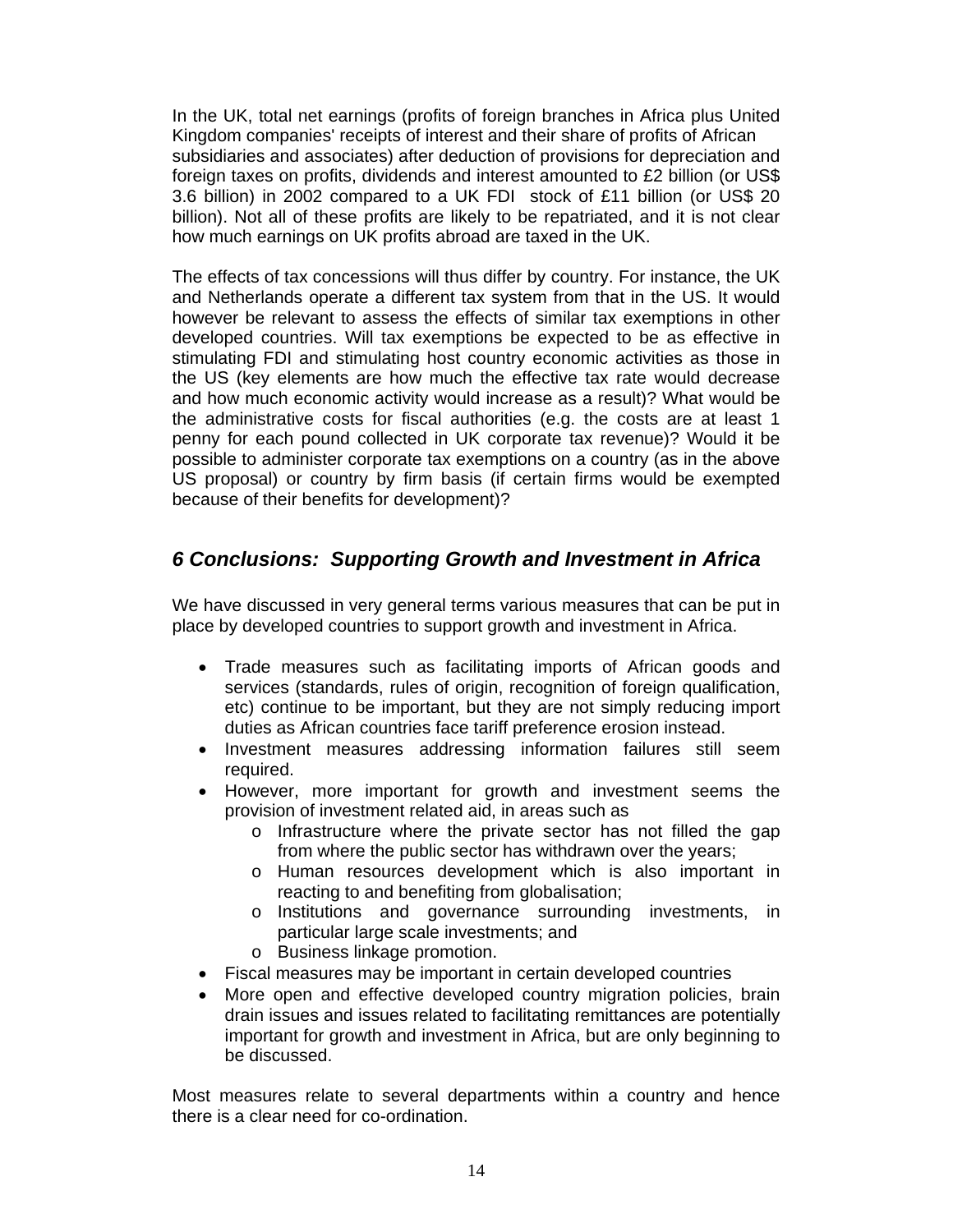## **Appendix: Examples of UK home country measures in Africa**

| Country /region                  | Invested £mn |  |
|----------------------------------|--------------|--|
| Africa (not specified elsewhere) | 31.1         |  |
| Côte d'Ivoire                    | 12.9         |  |
| Ghana                            | 10.5         |  |
| Kenya                            | 36.2         |  |
| Malawi                           | 1.1          |  |
| <b>Mauritius</b>                 | 7.0          |  |
| Mozambique                       | 1.7          |  |
| Namibia                          | 1.6          |  |
| Nigeria                          | 1.7          |  |
| South Africa                     | 52.7         |  |
| Swaziland                        | 12.9         |  |
| Tanzania                         | 28.0         |  |
| Uganda                           | 3.8          |  |
| Zambia                           | 36.3         |  |
| Zimbabwe                         | 15.9         |  |
| <b>Total Africa</b>              | 253.4        |  |

## **CDC's equity investments (2001)**

Source: IDC minutes

|                    | 1996     | 1997     | 1998     | 2000     |
|--------------------|----------|----------|----------|----------|
| Ghana              | 4.96     | 11.17    | 9        |          |
| Kenya              | 4.5      | 4.5      | 4.5      |          |
| Malawi             | 3.67     | 3.67     |          |          |
| Nigeria            | 23.18    |          |          |          |
| Rwanda             | 0.71     |          |          |          |
| South Africa       |          |          |          | 50.5     |
| Zimbabwe           | 0.2      | 0.2      | 0.2      | 0.2      |
| SS Africa total    | 37.22    | 19.54    | 13.7     | 50.7     |
| Total              | 204.98   | 335.44   | 520.4    | 796.83   |
| SSA share of Total | 0.181579 | 0.058252 | 0.026326 | 0.063627 |